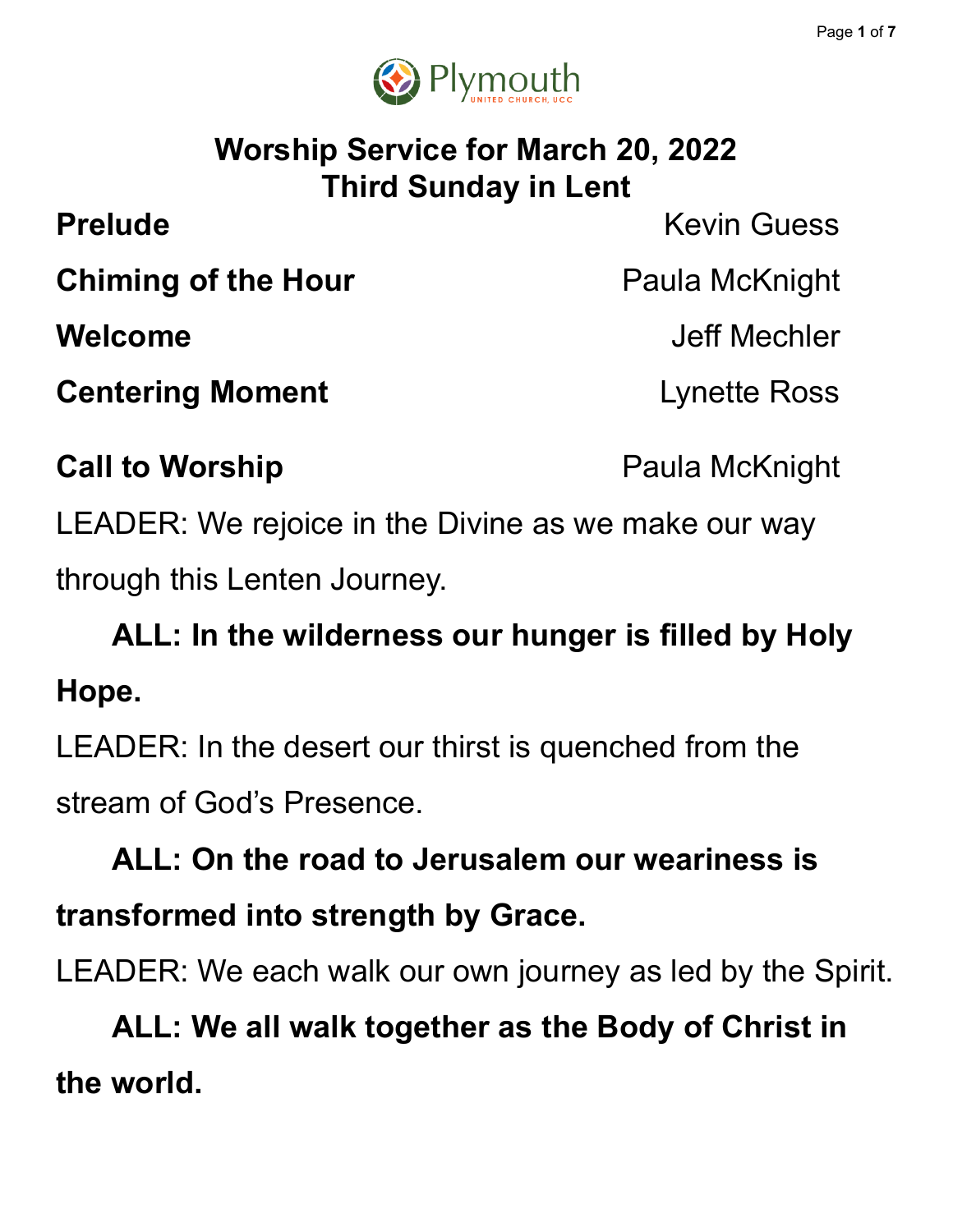## **Hymn** Congregation

TNCH # 30 "Colorful Creator"

Colorful Creator, God of mystery, Thank you for the artist teaching us to see Glimpses of the meaning of the common place, Visions of the holy in each human face.

Harmony of ages, God of listening ear, Thank you for composers tuning us to hear Echoes of the Gospel in the songs we sing, Sounds of love and longing from the deepest spring.

Author of our journey, God of near and far, Praise for tale and drama telling who we are, Stripping to the essence struggles of our day, Times of change and conflict when we choose our way.

God of truth and beauty, Poet of the Word, May we be creators by the Spirit stirred, Open to your presence in our joy and strife, Vessels of the holy coursing through our life.

### **Biblical Witness** Paula McKnight

Isaiah 61:1-4

"The Spirit of Exalted YHWH is upon me, for YHWH has anointed me: God has sent me to bring good news to those who are poor; to heal broken hearts; to proclaim release to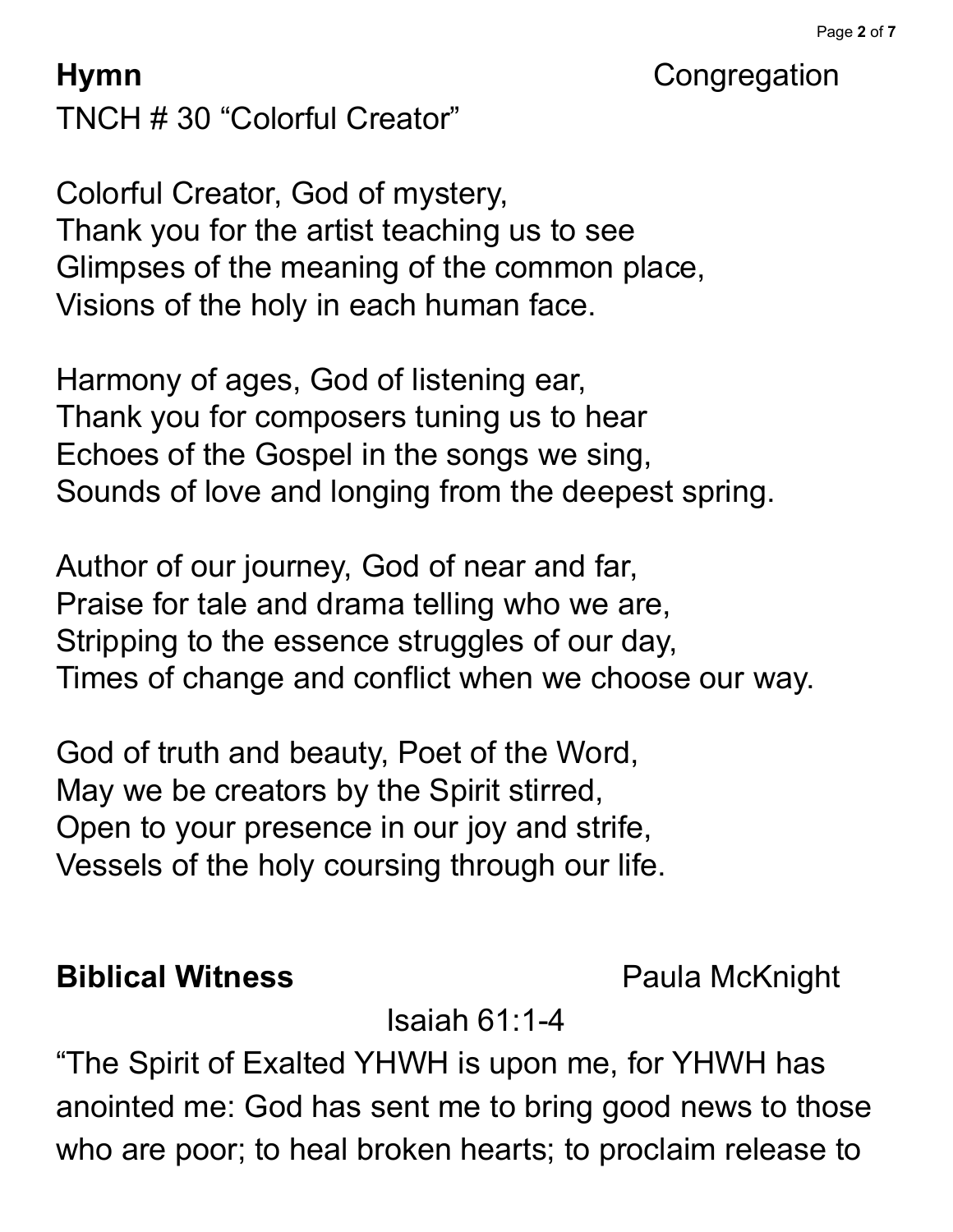those held captive and liberation to those in prison; to announce a year of favor from YHWH, and the day of God's vindication; to comfort all who mourn, to provide for those who grieve in Zion — to give them a wreath of flowers instead of ashes, the oil of gladness instead of tears, a cloak of praise instead of despair. They will be known as trees of integrity, planted by YHWH to display God's glory. They will restore the ancient ruins, and rebuild sites long devastated; they will repair the ruined cities, neglected for generations.

### **Contemporary Witness Lynette Ross**

Michael Phillips, Briarpatch Book as quoted in Chop Wood Carry Water

"In the past it was considered reasonable for people to develop a marketable skill and pursue a career that would earn them enough money to do the things they really wanted to do. People worked at their jobs so they could do the things they wanted on weekends, go where they wanted on vacations, and in some cases, earn enough to retire 'early' and then do what they wanted. Now our peers are saying, 'that's nonsense; why should I do something I don't like 70% of my life so I can do what I want 30%?' The old wage-slave mentality of renting ourselves to our jobs for eight hours a day to cover the essentials of life is giving way to an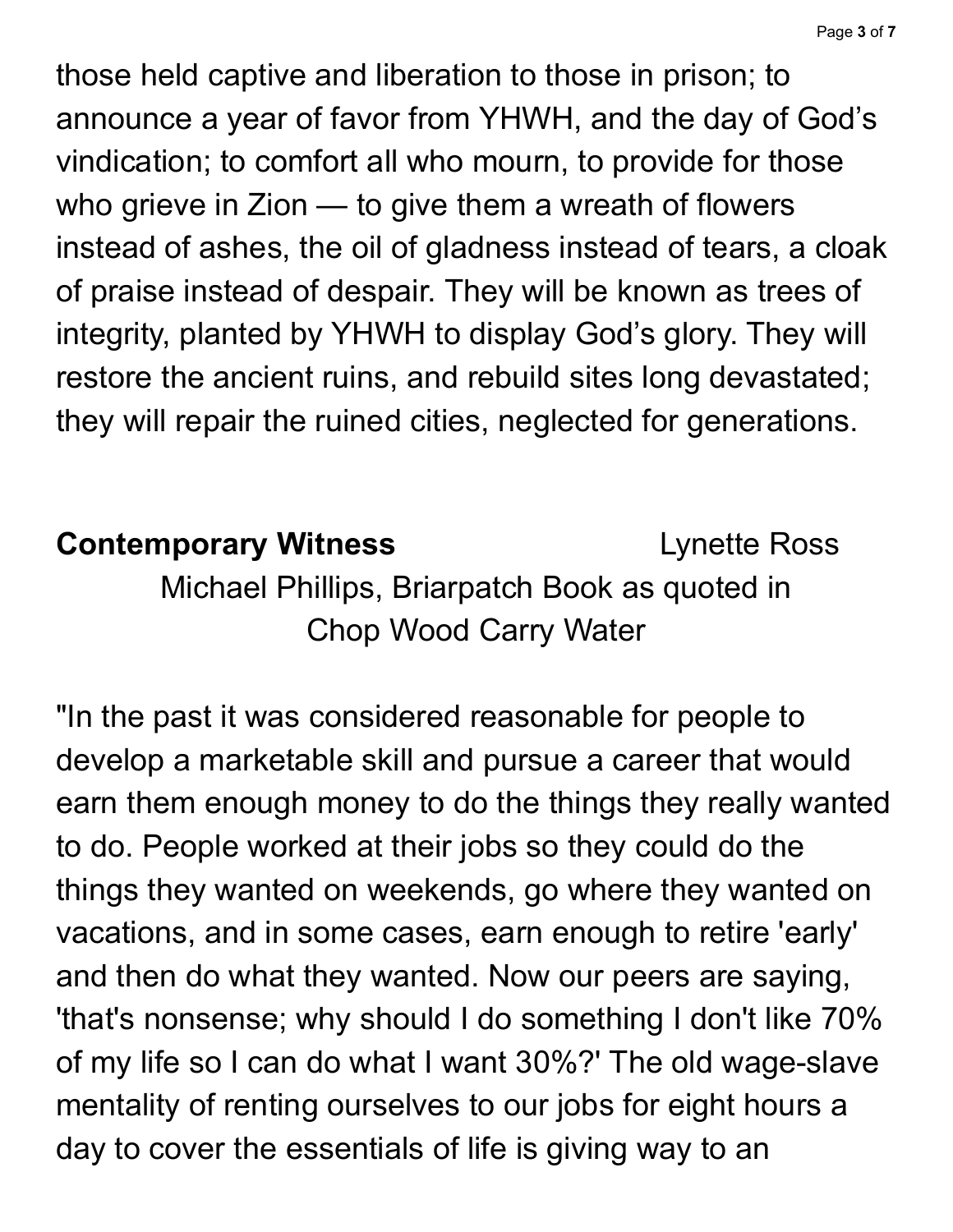awareness that work is an integral part of our lives. Therefore the quality of our lives and the quality of our work-time are one and the same."

**Reflection** "We Are All Anointed" Lynette Ross **Lenten Ritual of Grief and Lament** Lynette Ross "What are your work griefs about the pandemic?" **Special Music** "If I Could Give You All I Have" sung by Lena J. McLin **Pastoral Prayer Lynette Ross Unison Prayer Lynette Ross Prayer for Conscience and Courage**

*by Sister Joan Chittister*

**Loving God, lead us beyond ourselves to care and protect, to nourish and shape, to challenge and energize both the life and the world You have given us. God of light and God of darkness, God of conscience and God of courage lead us through this time of spiritual confusion and public uncertainty. Lead us beyond fear, apathy and defensiveness to new hope in You and to hearts full of faith. Give us the conscience it takes to comprehend what we're facing, to see what we're**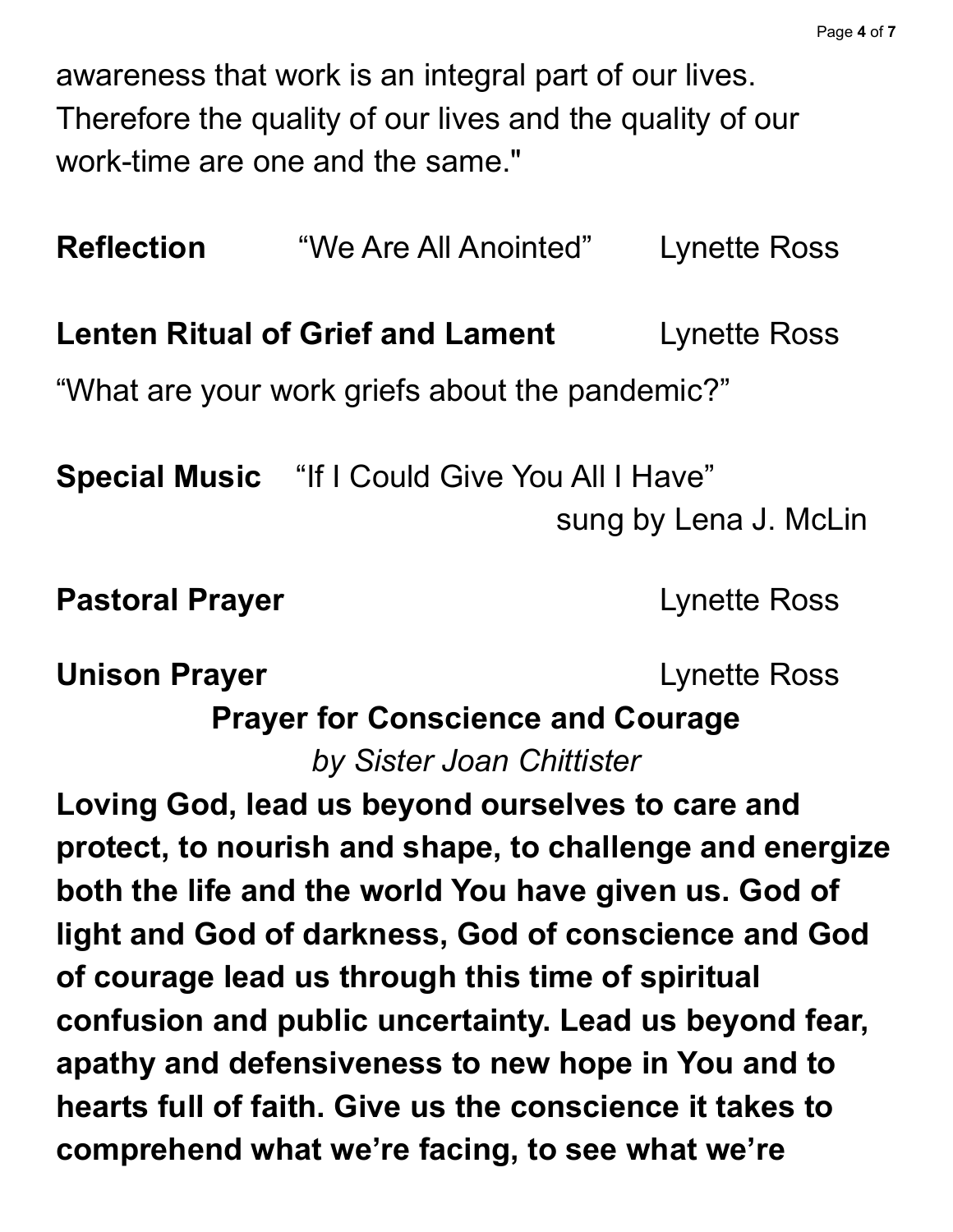**looking at and to say what we see so that others, hearing us, may also brave the pressure that comes with being out of public step. Give us the courage we need to confront those things that compromise our consciences or threaten our integrity. Give us, most of all, the courage to follow those before us who challenged wrong and changed it, whatever the cost to themselves.**

### **Invitation to Offering Paula McKnight**

Plymouth's General Fund & "UN Women - Ukraine support" - Loose Offering

### **Offertory Music** Kevin Guess

**Doxology** Congregation

Praise God from whom all blessings flow Praise God all creatures here below Praise God for all that Love has done Creator, Christ, and Spirit one Amen

# **Offertory Prayer Paula McKnight**

*written by Rev. Joanna Harader*

LEADER: God of the journey, we give these offerings in gratitude,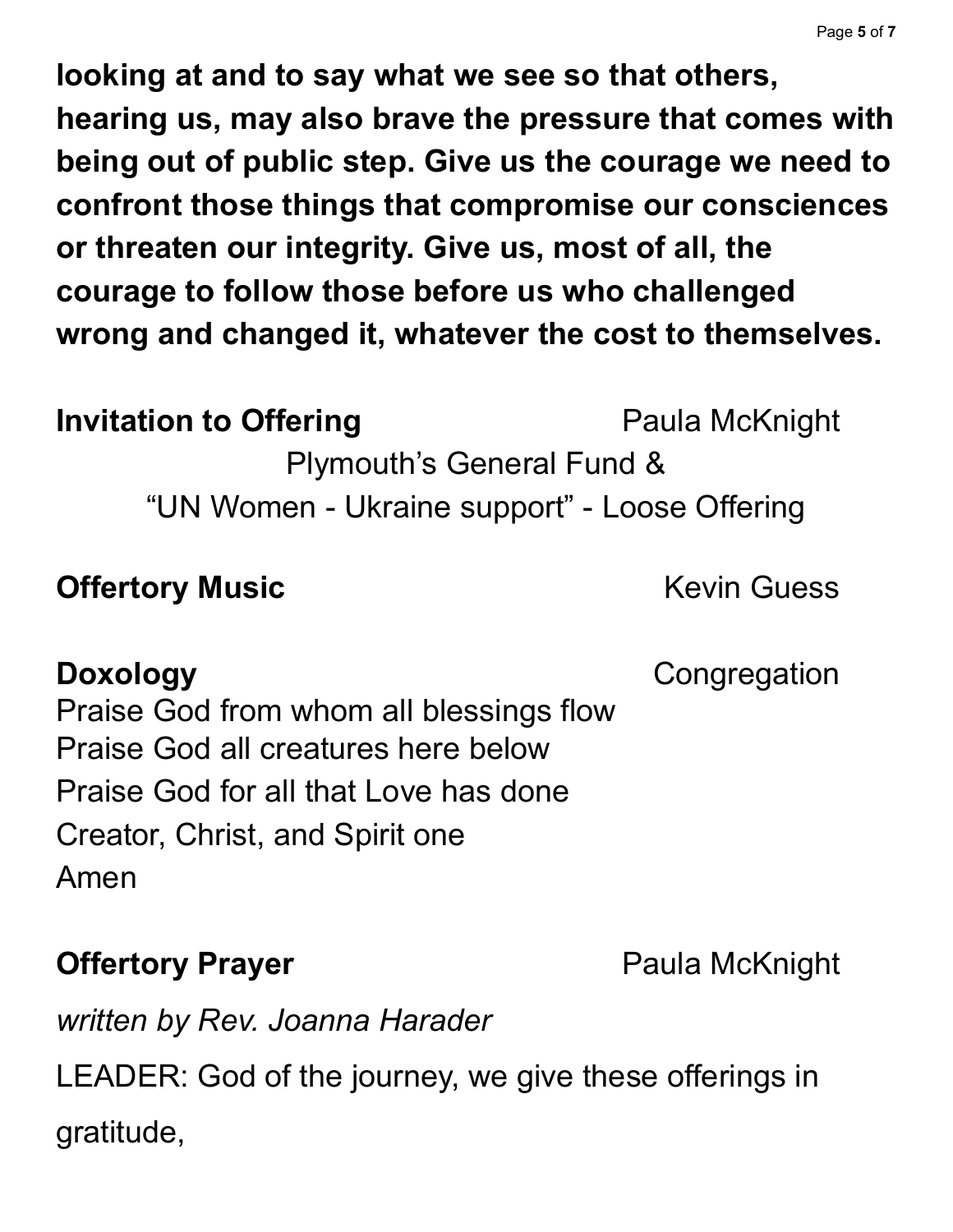### **ALL: rejoicing in the abundance of your gifts to us.**

LEADER: We give these offerings in faith,

### **ALL: trusting that you will provide for our needs.**

LEADER: We give these offerings in hope,

# **ALL: knowing you can use them to spread your love in this world.**

LEADER: And with these offerings, we give ourselves;

**ALL: may we live with generous hearts, with open hands. Amen.**

**Hymn** Congregation

Sing! # 201 "Deep Peace" Peace, peace, deep peace, My peace I give to you. Peace, peace, deep peace, My peace I give to you.

Not as the world gives, I give to you, Not as the world gives, I give to you. Peace, peace, deep peace, My peace I give to you.